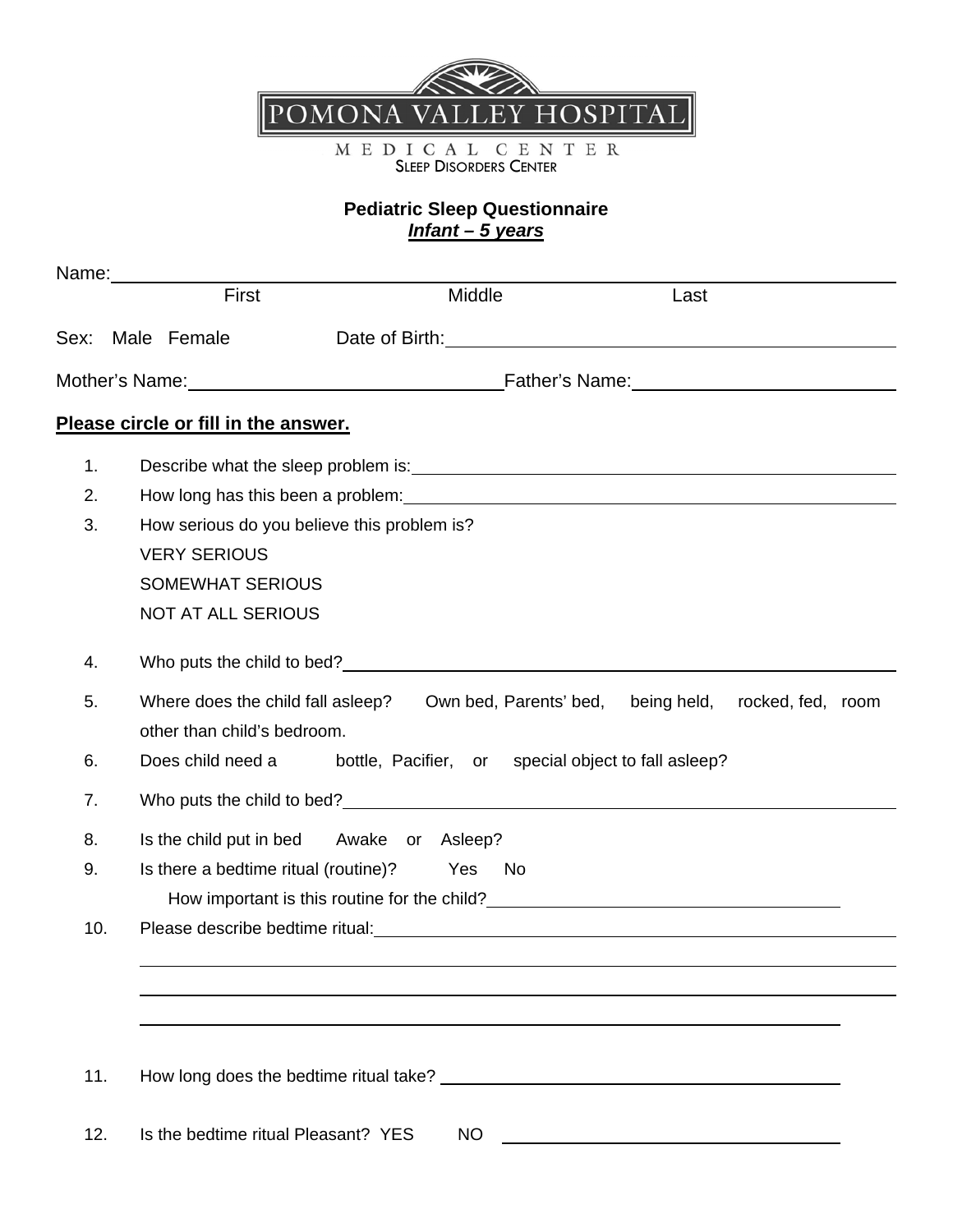

MEDICAL CENTER SLEEP DISORDERS CENTER

| 13. | Is bedtime at a regular time every night (including weekends)? Yes | - No |
|-----|--------------------------------------------------------------------|------|
|     |                                                                    |      |

14. Does the child use sleep medication? Yes No if yes, what?

15. Who else sleeps in the child's room?

 $\overline{a}$ 

 $\overline{a}$ 

16. Describe an average evening from dinner to bedtime.

Check any of the following that have been observed in the child.

| Refuses to go to bed                         | Awakens at night for a drink or feeding     |
|----------------------------------------------|---------------------------------------------|
| Repeatedly gets out of bed                   | Awakens during night and gets into parent's |
|                                              | bed                                         |
| Refuses to sleep alone                       | Bangs head or rocks until asleep            |
| Cries until asleep                           | Reluctant to go to sleep due to fears       |
| Has frightening dreams                       | Insists on sleep with parents, etc.         |
| Can relate details of frightening dreams     | Talks in Sleep                              |
| Walks in sleep                               | Grinds teeth in sleep                       |
| Moves excessively during sleep               | Has jerking of arms or legs during sleep    |
| Snores or has labored breathing during sleep | Stops breathing during sleep                |
| Wets bed during sleep                        | Arouses screaming in terror                 |
| Gets out of bed and urinates on floor        | Has seizures or convulsions during sleep    |
| Awakens at night for bathroom or diaper      | Other:                                      |
| change                                       |                                             |
| Requires nightlight                          |                                             |

17. How does the child appear when getting up in the morning?

ALERT & RESTED **SLUGGISH** VERY GROGGY

18. How long does it take the child to "GET GOING" in the morning?

FEW MINUTES

30 MINUTES

AN HOUR OR MORE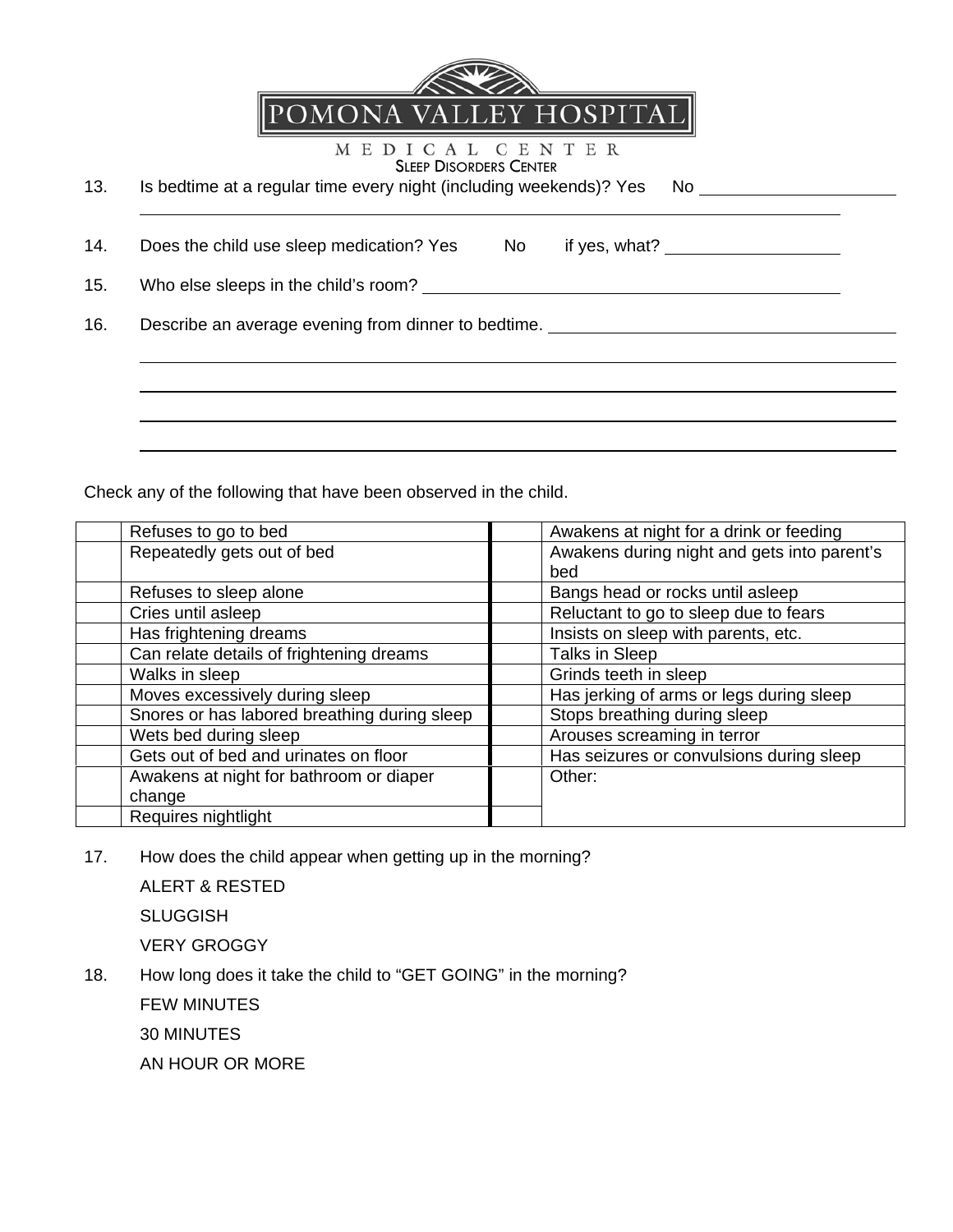| 19. | POMOÑA VALLEY HOSPITAI<br>CENTER<br>M E D I<br>C A L<br><b>SLEEP DISORDERS CENTER</b><br>Does the child have any complaints on waking? YES<br><b>NO</b>                                 |  |  |  |
|-----|-----------------------------------------------------------------------------------------------------------------------------------------------------------------------------------------|--|--|--|
| 20. | What is the child's best time of day (when most alert)? ________________________                                                                                                        |  |  |  |
| 21. | What is the worst time of day (when most sleepy)? ______________________________                                                                                                        |  |  |  |
| 22. |                                                                                                                                                                                         |  |  |  |
| 23. |                                                                                                                                                                                         |  |  |  |
| 24. | How does the child appear after taking a nap?<br><b>VERY REFRESHED</b><br><b>SOMEWHAT REFRESHED</b><br><b>SOMEWHAT TIRED</b><br><b>VERY DROWSY</b>                                      |  |  |  |
| 25. | Have you ever noted the child to have an over-powering, irresistible attack of sleep?<br><b>YES</b><br>If yes, describe how frequently this occurs and in what situations.<br><b>NO</b> |  |  |  |
| 26. | Does the child ever lose muscle strength when excited, startled, angry, or laughing?<br><b>YES</b><br>(for example weakness in knees, sagging facial muscles or total collapse)<br>NO   |  |  |  |
| 27. | Does the child every see or hear things that are not real as he/she goes to sleep or wakes up. YES<br><b>NO</b>                                                                         |  |  |  |
| 28. | Do any family members have symptoms listed in the last three questions? YES<br><b>NO</b>                                                                                                |  |  |  |

29. How much sleep do you think your child needs? \_\_\_\_\_\_\_\_\_\_\_\_\_\_\_\_\_\_\_\_\_\_\_\_\_\_\_\_\_\_

## **Medications:**